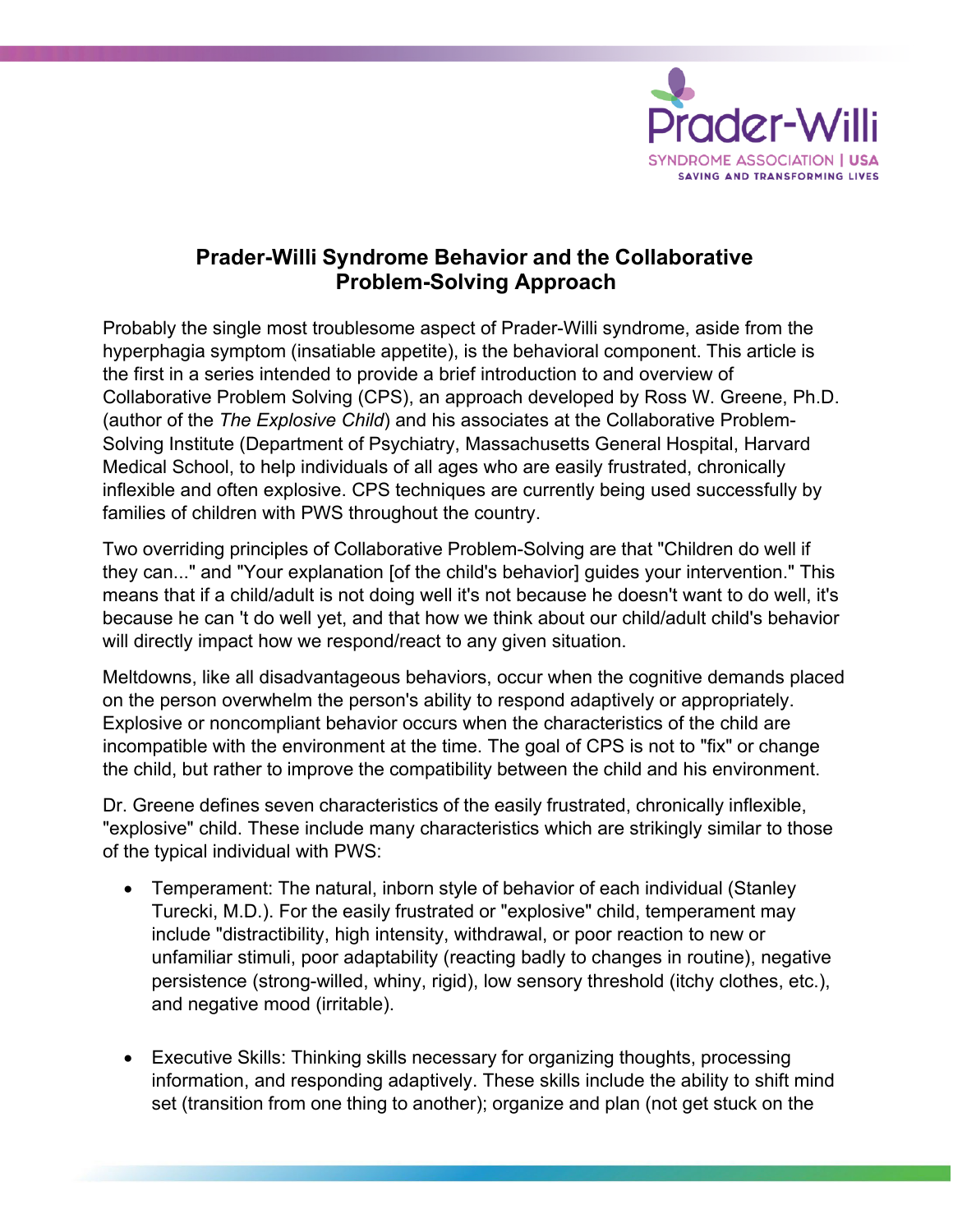first unsuccessful solution); having a working memory (needed for multitasking, hindsight and forethought which teach us how we handled similar problem in past and potential consequences of current actions on future outcome). Many of these skills are difficult or lacking in persons with PWS.

- Social Skills: The ability to attend to relevant social cues; accurately interpret social cues; consider potential response options and potential outcome of each option; choose and enact upon one option, gauge the outcome, and make any necessary adjustments. Social skills are especially difficult to develop for those persons with PWS who also have Nonverbal Learning Disorder (difficulty or inability to process or benefit from nonverbal communication (body language, facial expressions, tone of voice, etc. Persons with NLD are often unable to intuit or read between the lines (impacting both conversation and reading comprehension), learn by watching others, or generalize a previously learned experience to another.
- Language Processing Skills: The ability to accurately understand and process/sort out verbal communication. Without adequate language processing skills, people have an impaired ability to label and manage their emotions, identify problems, and communicate about them with other people, and solve problems. Many individuals with PWS have a problem with language processing skills.
- Emotional Regulation: The ability to manage our emotions and choose an appropriate behavioral response. According to Dr. Greene, "Some children... react to even minor problems and frustrations as if they were major obstacles. Others are extremely anxious and/or obsessive, which have the potential to make rational thought and engagement in activities problematic. Such children will need someone (perhaps many someone's) to understand their difficulties and help them cope." Emotional dysregulation is a hallmark symptom of PWS which is believed to be a result of a deficiency in the hypothalamus.
- Cognitive Flexibility: Includes the ability to consider another's or multiple points of view, incorporate new information to something previously learned, change one's mind, etc. "Social interactions, problem solving, and many learning tasks require a high level of flexibility and adaptability." Children with PWS are often concrete, "black and white" thinkers who lack cognitive flexibility.
- Sensory/Motor Skills: Children with PWS often have difficulty integrating sensory information (touch, movement, body awareness, sight, sound, pull of gravity) received from the environment and as such may underreact, overreact or fluctuate between under- and over-responsiveness to a stimulus.

The key points of CPS are that explosive and noncompliant behavior may be understood as a learning disability (a failure to progress developmentally) not as a goal- oriented form of behavior; that compliance (i.e., doing what one is asked/told to do) is a cognitive skill;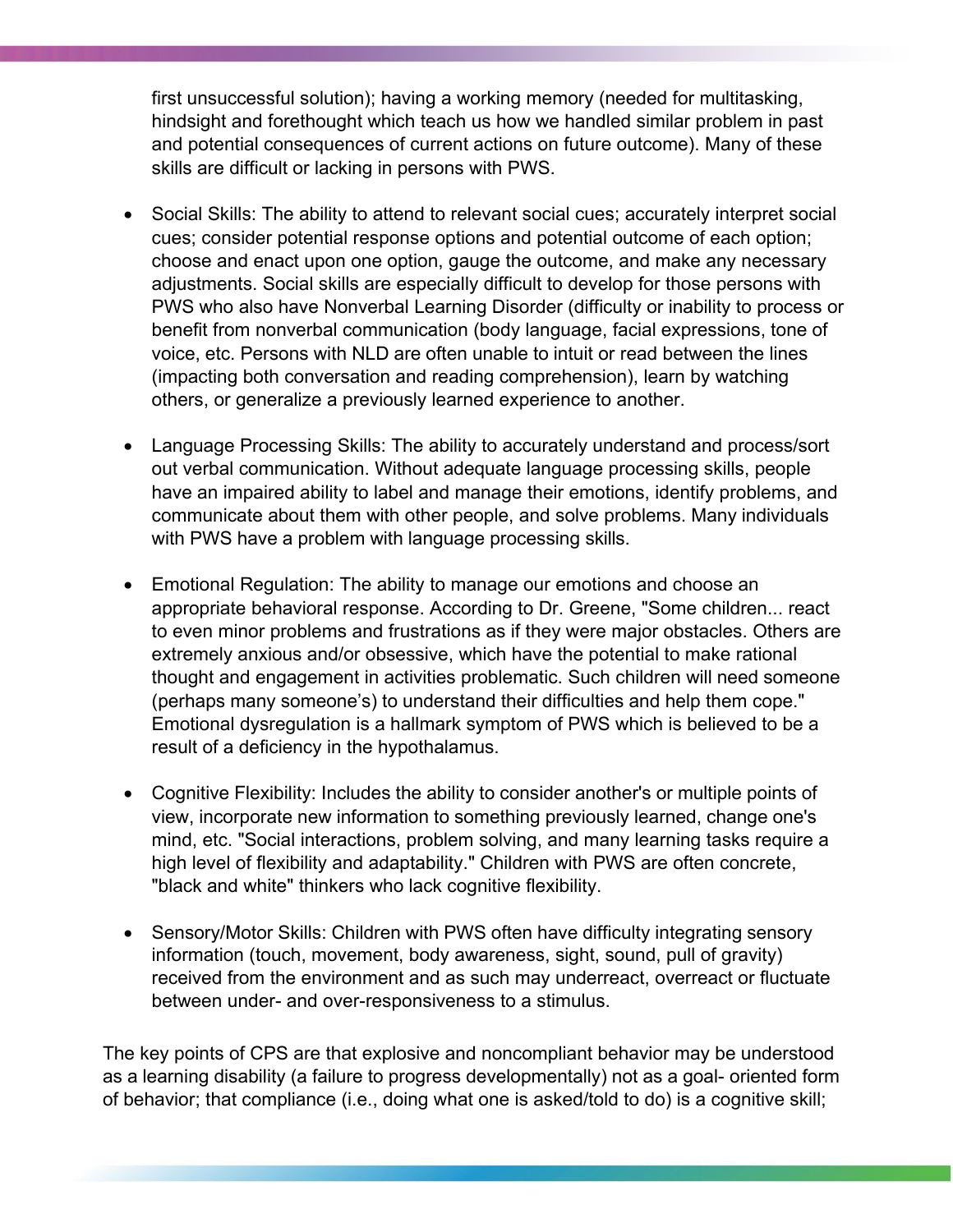and those meltdowns occur when the cognitive demands being placed upon the person overwhelm the person's ability to respond appropriately. Most persons with PWS experience problems in all the above pathways to explosive/noncompliant behavior. Add to these the brain's relentless and distracting focus upon obtaining food along with the heightened level of anxiety most feel, and we can begin to see why persons with PWS melt down so easily and/or may be so oppositional and rigid.

The crux of Collaborative Problem Solving work is to 1) identify what's going on in the individual's head that we wish wasn't (cognitive distortions) and/or what's not going on in their head that we wish was (cognitive deficiencies); 2) manage the environment to the extent possible; 3) help the individual develop a greater capacity for tolerating frustration; and finally, 4) help the individual develop the skills they need to better communicate their wants, needs, thoughts and feelings in more socially appropriate ways.

Dr. Greene asserts that 99.9% of meltdowns are predictable. And if meltdowns are almost always predictable, then they might also almost always be avoided. But how? Stay tuned for Part II in a future edition of PWCF News where we'll outline some specific strategies and techniques used in Collaborative Problem Solving. Or pick up a copy of the book, The Explosive Child: A New Approach for Understanding and Parenting Easily Frustrated, Chronically Inflexible Children by Ross W. Greene, Ph.D., or purchase the DVD Parenting the Explosive Child: The Collaborative Problem-Solving Approach or visit the website of the Center for Collaborative Problem Solving at [www.ccps.info.](http://www.ccps.info/)

# **Part II**

### **The Baskets**

All things a care provider does in response to someone with PWS can be placed into one of three "Baskets." Basket A is where the care provider imposes his will on the person with PWS. Basket A can be thought of as those things, which are non-negotiable and worthy of inducing a meltdown. All too frequently the mere whiff of a negative response or a clear "No" from the care provider will elicit a negative behavioral outcome (temper tantrum, meltdown, sit down, etc.) from the person with PWS. Issues regarding safety are a good example of the care provider's response being in Basket A. For example, the person with PWS asks to or begins to cross the street unsafely. Without hesitation, the care provider physically pulls the person safely back onto the sidewalk, ignoring the person's sensory pathway deficit and risking the meltdown this physical grab may elicit.

Basket B is where the person with PWS wants something but what they want is not exactly ok with the care provider, but some sort of compromise or resolution is obtainable. Basket B is where we "work it out," where each of us is satisfied with the result, and where listening, empathy, and compromise lead to improved skills and emotional growth. For example, the person with PWS wants to play a video game. The care provider wants homework or chores completed. After careful listening, empathy, reassurance, definition of the problem and invitations to compromise are exchanged, a resolution is mutually agreed upon. One compromise might look something like the person with PWS will play the video game for five more minutes, then do homework or chores until completion, then play the video games for another fifteen minutes.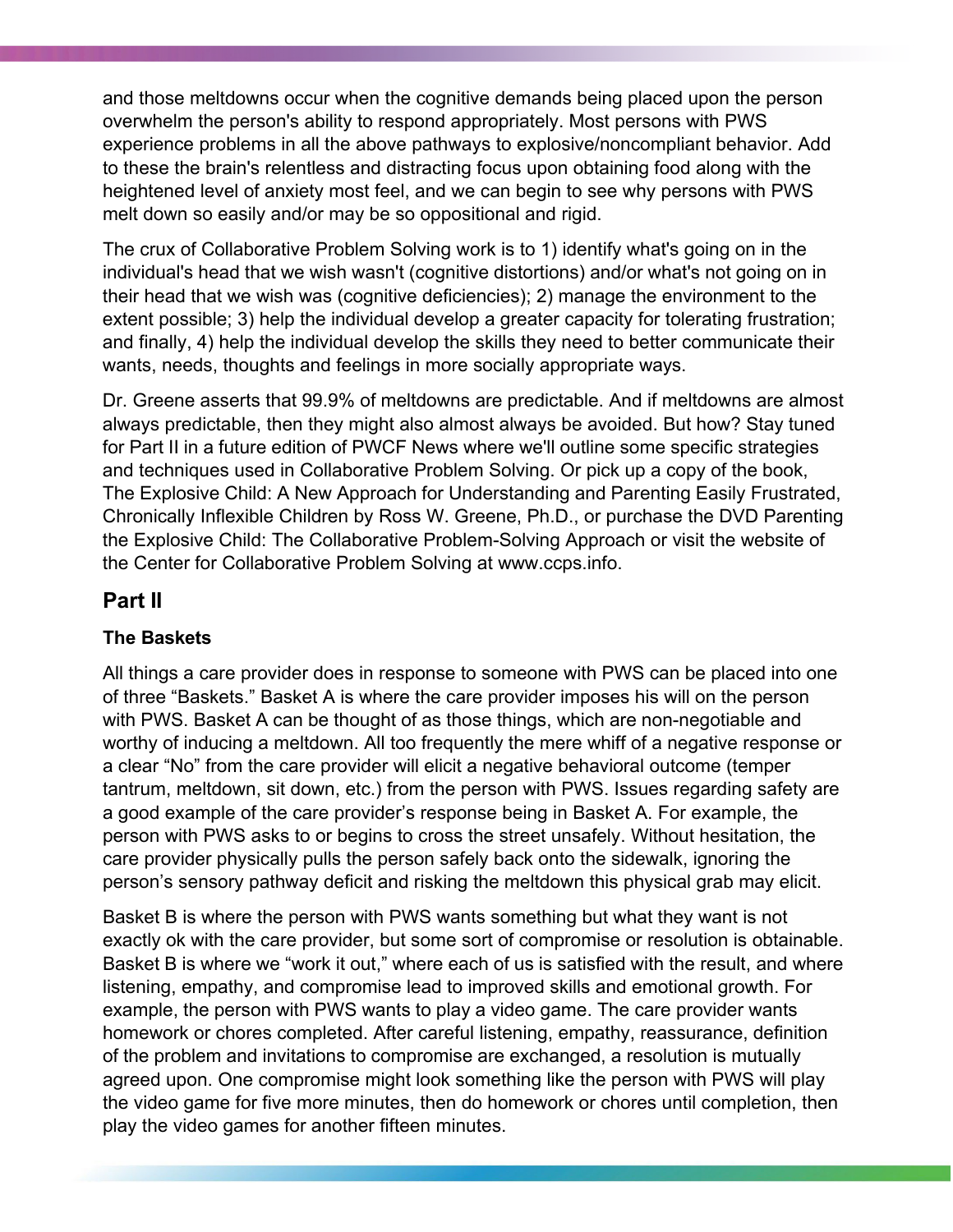Basket C is for those things that can be dropped, at least for now. These are the things that we really don't care about or can easily agree to or ignore because there are no undesirable consequences. Using our example above where the person with PWS asks to play video games, the care provider may prefer they read a book or play outside, there's no real harm in responding positively. Using Basket C responses as frequently as possible, especially in the beginning of incorporating Collaborative Problem-Solving strategies into daily life, creates a positive atmosphere and makes life less stressful for everyone.

Things that are uncompromisable and hence fall into Basket A are almost certainly going to induce a meltdown. Dr. Ross' experience is that caretakers too frequently behave as if something is uncompromisable when in fact there very well could be a resolution that would avoid the meltdown and get both parties what they want. While especially difficult for caretakers whose personality style leans more toward the authoritarian-dictatorialcontrolling mode, it is important to train ourselves to look for the potential compromise in order to avoid the meltdown and teach the person with PWS to better develop the frontal lobe skills that they have not yet learned.

#### **Implementing Basket B Responses**

Basket B responses are where growth occurs – not only for the person with PWS but for us care providers as well! The first step to Basket B is to have an understanding of and empathy for the want/problem of the person with PWS and provide reassurance that you understand and empathize with their want/problem. The Expression of Empathy helps keep the person with PWS calm and assures him that you hear and understand his concern. Empathy can be expressed by repeating what you understand the person with PWS to be communicating, whether verbally or non-verbally. Often, simply repeating back what the person has said has a calming effect; since they feel heard there's no need to "kick things up a notch." Because speech and language skills are often challenged, it can sometimes be difficult to determine what the person's concern or problem is, and so it is important to calmly work toward determining "What's Up?" while providing continuous reassurance that helps the person stay as calm as possible.

The second step is to Define the Problem. Defining the problem ensures that the concern of the person with PWS is understood and "on the table" for discussion and resolution. And what is the definition of a "problem"? Simple: two concerns that have yet to be reconciled.

The final step in the Collaborative Problem-Solving process is the Invitation to find a mutually agreeable solution.

Dr. Greene asserts that "The hardest part about doing Basket B is remembering to do Basket B" and that "95% of meltdowns are caused by adults being in Basket A when they didn't have to be." There are many "traps" that care providers can fall into when learning to differentiate which situation belongs in which Basket, including using Basket B as a last resort, agreeing to solutions that the person with PWS can't actually do, or believing that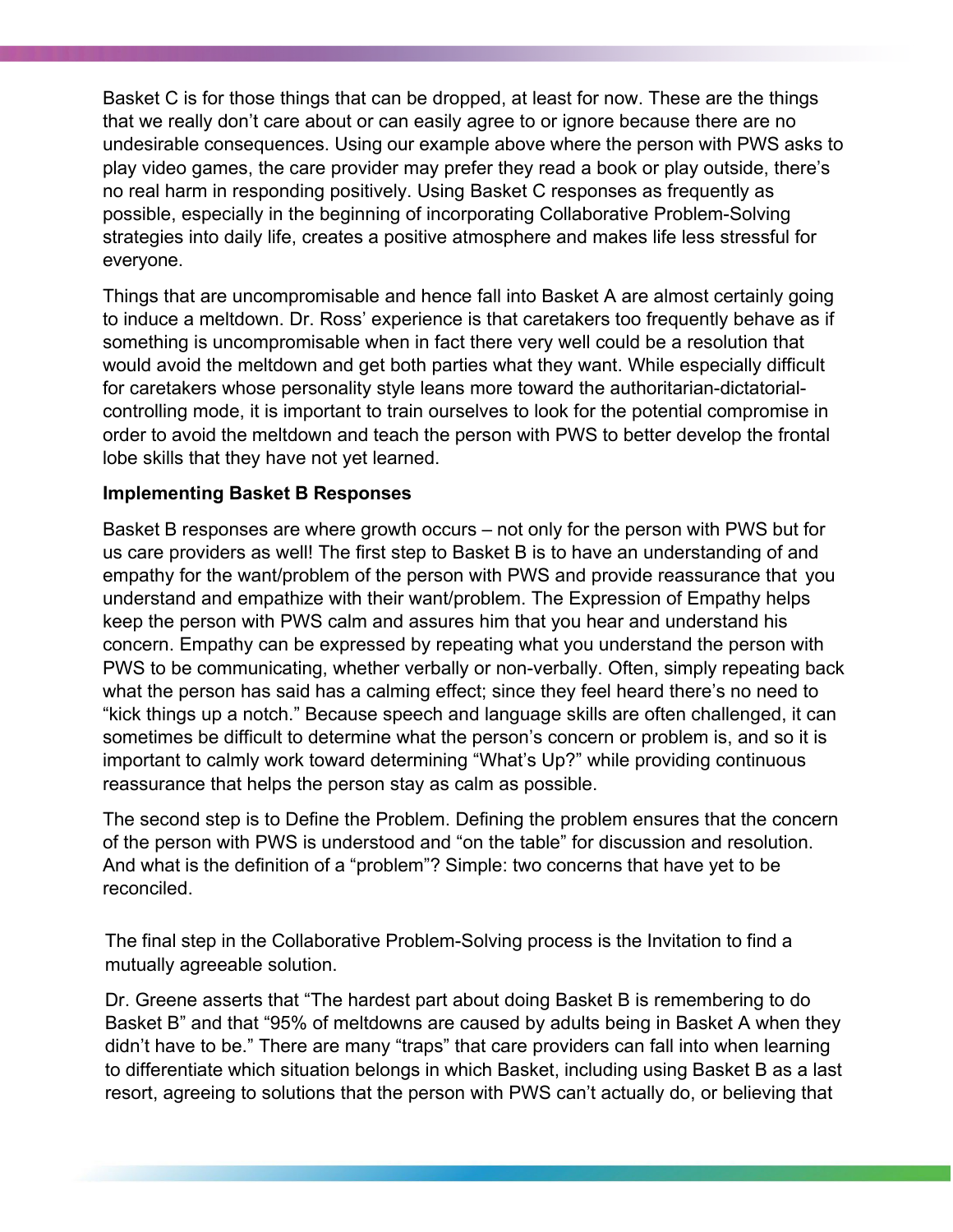Basket A + Logic = Basket B. He advises, "Even if you handle a problem/unmet expectation in Basket A the first time you deal with it, you'll probably need to put it in Basket B if the problem persists."

A very simple example of a collaboratively solved process might look something like this:

Care provider: announces, "It's just about time to take a shower."

Person with PWS: anxiously responds either verbally or non-verbally, "But I don't want to stop playing now and take a shower!"

Care provider: calmly, "Oh, you want to keep playing. You don't want to take your shower right now. Ok. How much longer do you want to play before taking your shower?" Person with PWS: "Fifteen minutes."

Care provider: "Ok, fifteen more minutes of play and then you'll stop to take a shower. That sounds great to me! I'll set the timer for fourteen minutes and give you a minute to finish up."

If no mutually acceptable solution is made at this point, the process continues and might look something like this: Caretaker: "Oh, you want fifteen more minutes to play. My concern is if we wait too long, your hair won't be dry in time. How can we work it out?"

Person with PWS: "I don't know."

Care provider: "Hmmm, let's see. Your concern is you want to play more video game. My concern is I'd like your hair dry before we go out. Hmmmm, any suggestions as to how we can work this out?"

Person with PWS: "I know! I'll take a shower in fifteen minutes and use the blow dryer on my hair."

Care provider: "Oh, so your suggestion is to stop playing in fifteen minutes, take your shower, and use the blow dryer. Sounds like a good plan to me. Great job. Let's shake on it!"

In the beginning, care providers may need to suggest or prompt for potential solutions, but after the process is learned it is almost always preferable for the person with PWS to develop their own ideas for solutions because they are more likely to stick to the mutually agreed upon solution.

#### **Care Provider Serving as Surrogate Frontal Lobe**

A large part of the Collaborative Problem-Solving approach is to have the care provider serve as the Surrogate Frontal Lobe for the person with PWS while they practice, practice, practice and begin to improve their skills in each of the seven pathways.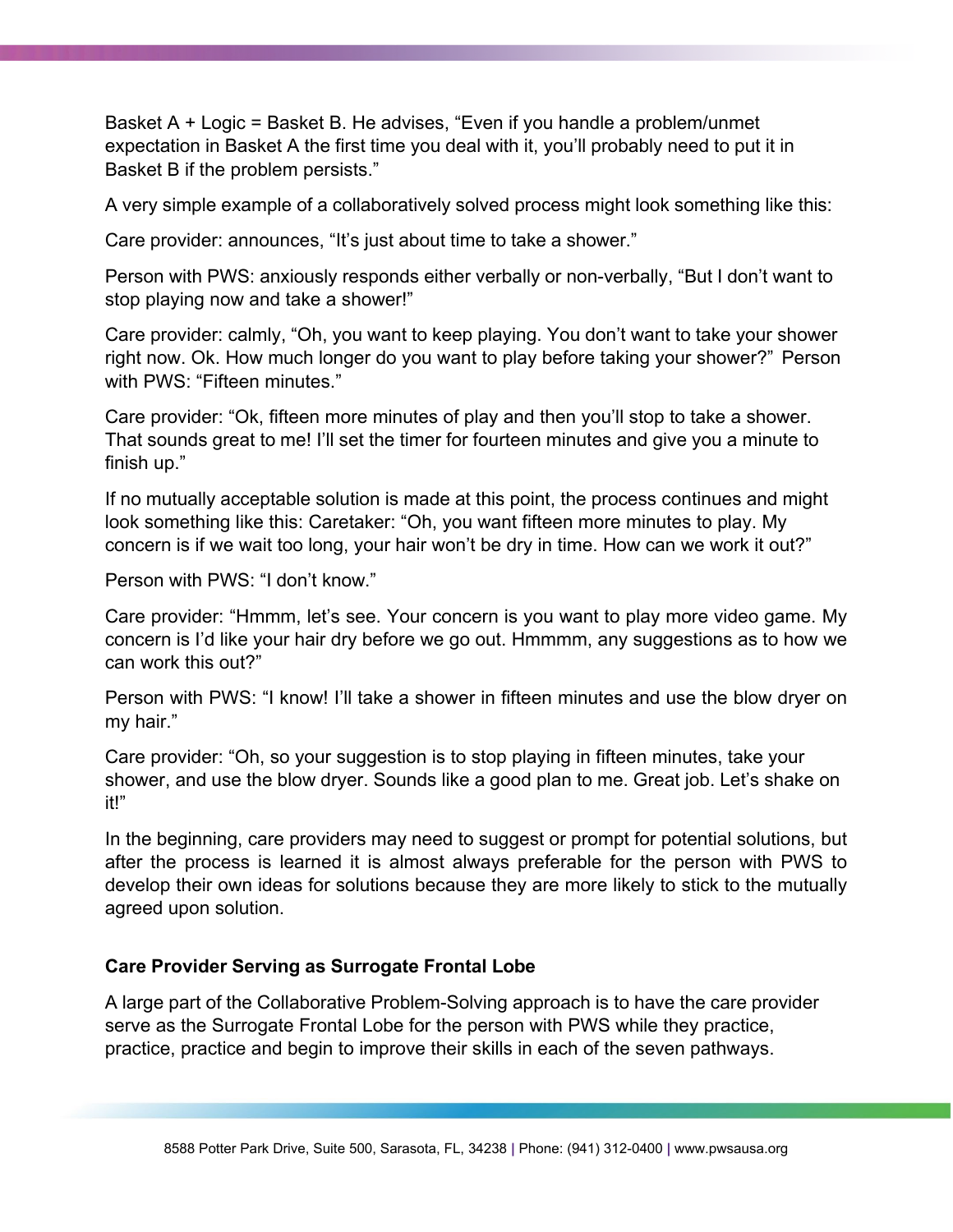Serving as a Surrogate Frontal Lobe means helping the person develop and continue to build upon the skills they currently lack. Of course, it goes without saying that the care provider must always remain calm, reassuring, honest, fair, and soothing.

#### **Surrogate Frontal Lobe in the Executive Skills Pathway**

Care providers who serve as the Surrogate Frontal Lobe in the area of Executive Skills help the person to be more flexible in their thinking, less "reflexively" negative, and have a more stable affect (mood) allowing them to stay calm enough to think. Fewer automatic negative responses provide opportunity for the person with PWS to come up with their own suggestions for solutions, predict likely outcomes of potential solutions, increase their problem-solving vocabulary, increase the likelihood they'll ask for help, compromise or give a little, and/or be able to do something in a little different way.

Improved Executive Skills means that the person with PWS is able to tolerate their emotional reaction just a tad more so as to stay calm enough to think.

### **Surrogate Frontal Lobe in the Language Processing Skills Pathway**

The care provider's role is to help the person with PWS label, categorize and express their emotions (happy, sad, mad, glad, frustrated, scared, etc.), identify problems and communicate about them. For example, it would be important for the care provider to teach the person with PWS to say, for example, "The music is bothering me," "I need a break," "I can't talk about that right now," or "I don't know what to do."

#### **Surrogate Frontal Lobe in the Emotion Regulation Pathway**

One of the most difficult things for a person with PWS to do is to remain calm in the midst of frustration and keep the problem in perspective. The role of the care provider is to help the person with PWS develop the ability to better tolerate frustration and stay calmer. Knowing when the person with PWS is more likely to feel overwhelmed or frustrated – when overtired, in a highly stimulating environment, where there is access to food, etc. – prepares us to either avoid these potentially problematic situations or be more proactive with helping the person with PWS identify and appropriately express their anxiety or mounting frustration. For example, if parties or other large gatherings tend to induce anxiety, care providers should prepare the person with PWS for the anticipated anxiety ("There is probably going to be a lot of noise and disorder"), watch for signs of anxiety ("I notice you're picking at your nails, honey."), identify the behavioral manifestation of this anxiety ("I see by your picking at your nails that you may be feeling a bit nervous. Are you aware of feeling nervous?"), provide options for the person with PWS to manage their anxiety ("Take a deep breath, honey, you're just fine. Would you like to find a quieter spot? What else might help you feel better? Can you please hold this item/hold my hand/squeeze your hands together to keep from picking your nails.")?